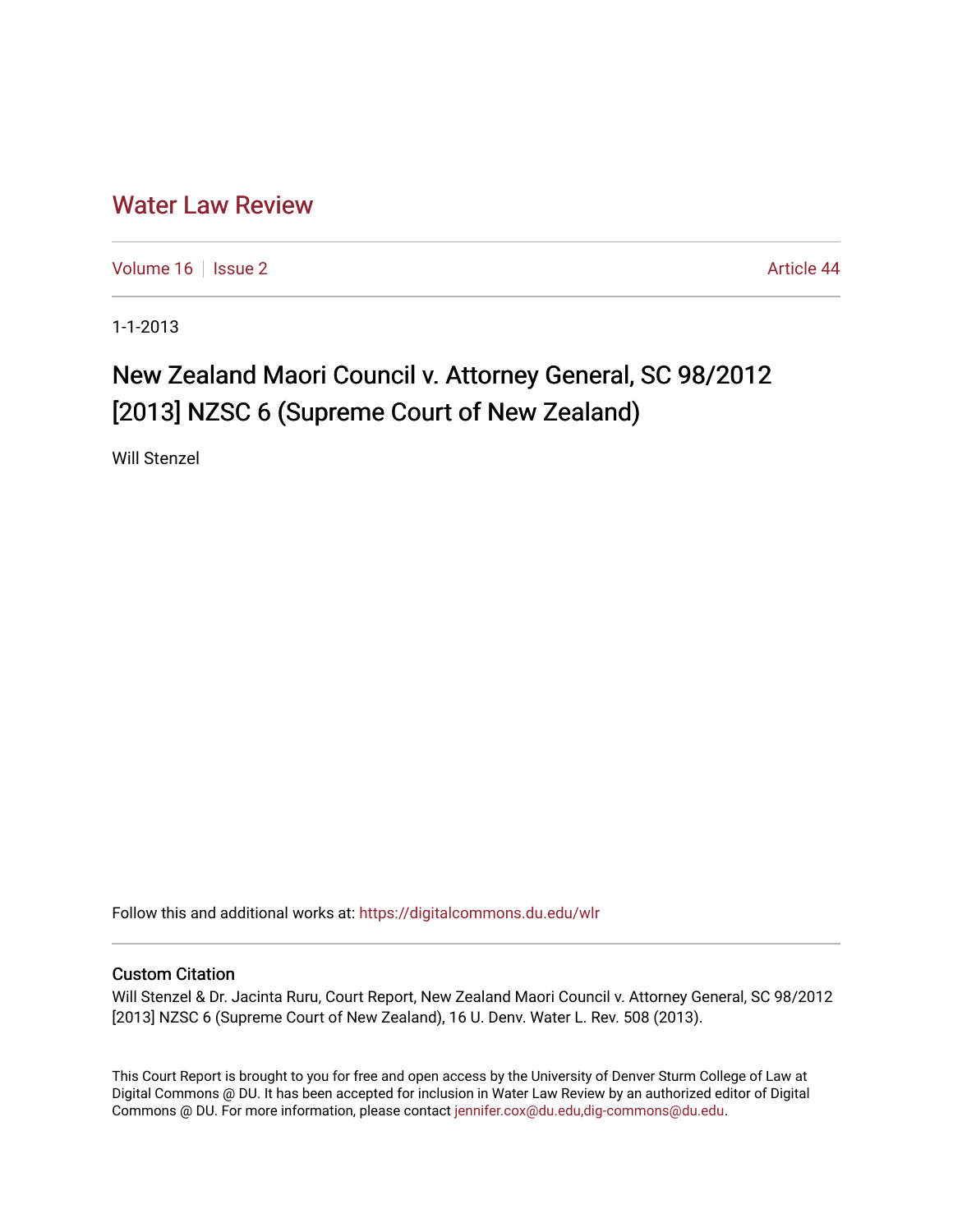fact. As a result, the Court remanded the issue of the quantification of the Nation's practicably irrigable acreage.

Next, the Court addressed the question of whether previous agreements or cases provided a right to the Nation for water storage in the Yakima River. The Court held a plain language reading of the Pope Decree, the most recent federal court opinion on the Yakima River Basin, granted such a right to the Nation. The Court remanded that issue, as well, to the trial court to include a storage right in its calculations of the Nation's irrigable acreage.

The Court then turned to the question of whether the Northside users had a right to take in any excess water from the Yakima River after the Nation received its share of the water. The Court upheld the trial court's ruling granting excess water to qualifying Northside users, stating their right to excess water existed regardless of whether or not there would, in reality, ever be excess water.

The Court also upheld the limitations the trial court placed on excess water rights. Based on its reading of the Pope Decree, the Court held Northside users only have excess water rights until July 10<sup>th</sup> of each year. Additionally, the Pope Decree imposed a time limit of either thirty or forty-five days, during which the Northside user could collect excess water. The Court upheld the trial court's ruling validating the forty-five day period because the trial court based its decision on a sufficient amount of evidence, including ten years of water flow data that indicated when there was usually excess water. The Court, however, refused to extend an allowance of excess water rights to junior rights users, which are those users not recognized **by** the Pope Decree. The Court reasoned that entities not party to the Code Agreement were not included in the Pope Decree and, as such, do not have a place in the allocation of water rights for the Yakima River Basin.

After settling the issues of water use, the Court turned to the question of how to correctly apply the "future development exception." The Court reversed the trial court on this issue, which had found that the resumption of irrigation fit within the definition of the exception. The Court held the trial court had applied the exception too broadly. The Court further held the exception applied narrowly to those instances in which steps toward actual development within a defined span of time are satisfied. Merely resuming irriga- tion does not suffice.

Accordingly, the Court remanded the case to the trial court for further factual findings on the Nation's practicably irrigable acreage and excess water rights; upheld the Northside users' rights to excess water, within certain limitations; and reversed the trial court's determination on an individual Northside user's future development excuse for nonuse of its water rights.

*Shannon Love*

#### **INTERNATIONAL**

#### **NEW ZEALAND**

New **Zealand Maori Council v. Attorney General, SC 98/2012 [20131 NZSC 6 (Supreme Court of New Zealand) (holding** (i) the partial privatization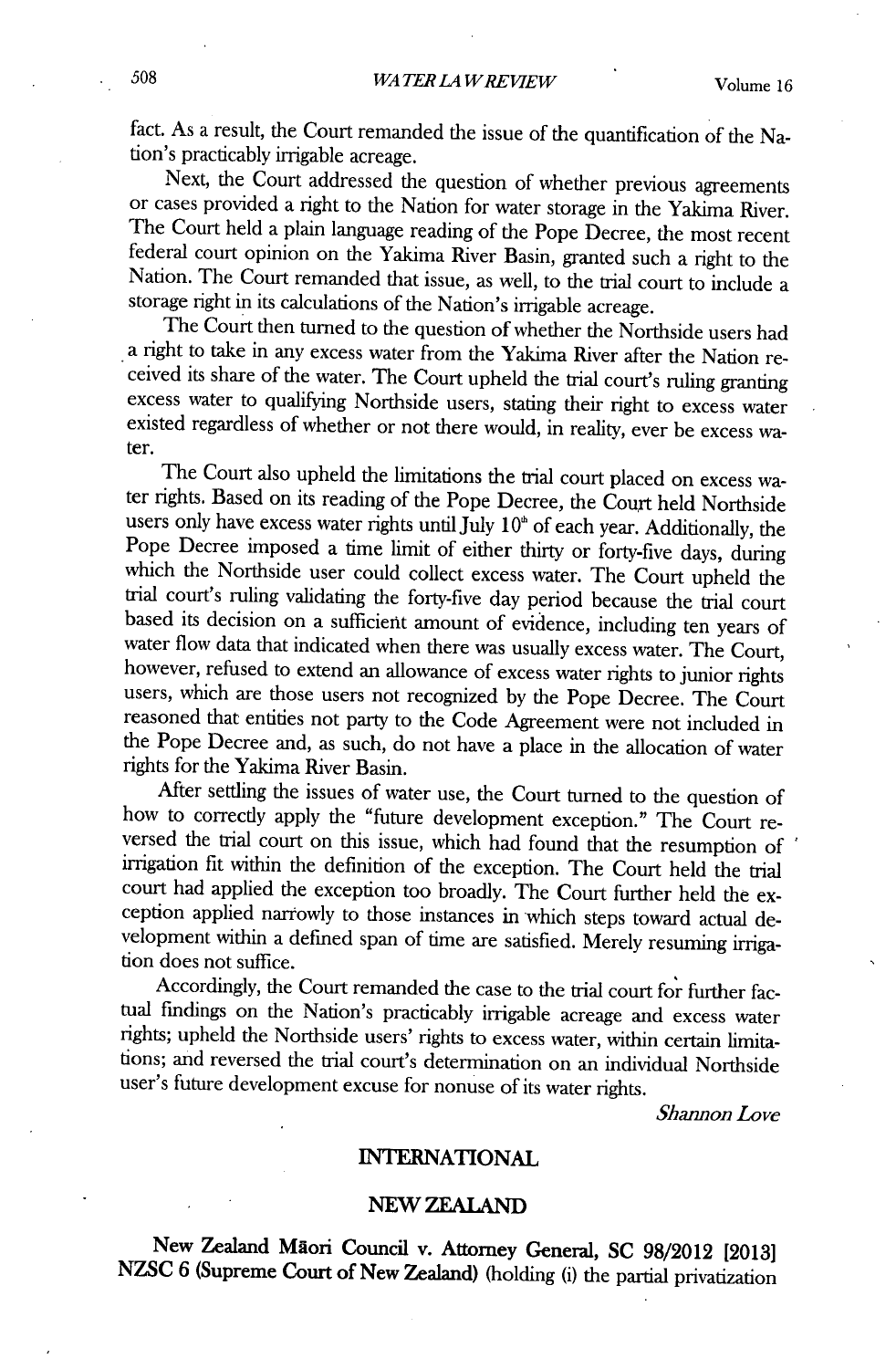of Mighty River Power will not impair to a material extent the New Zealand government's ability to remedy any breach of the Treaty of Waitangi with respect to Maori water rights; (ii) the proposed sale of shares in Mighty River Power is consistent with the principles of the Treaty; (iii) the proposed sale of shares is reviewable **by** the Court for consistency with the principles of the Treaty; (iv) the proposed sale of shares is not in breach of the Waikato-Tainui Raupatu Claims Settlement Act 2010; and (v) the consultation between the New Zealand government and Maori following the recommendation of the Waitangi Tribunal was consistent with the principles of the Treaty).

In this case, the New Zealand Supreme Court upheld the Government of New Zealand's ("Government") partial privatization of a major hydroelectric power producer, despite valid Maori claims to ownership and control over the underlying water rights. The decision has national and international implications for freshwater management and the nature of water rights.

Mighty River Power Limited ("Mighty River Power") produces and markets **15-18%** of New Zealand's electricity, with **60%** coming from hydroelectricity.' Mighty River Power is currently a state-owned enterprise. In 2012, the Government sought to privatize 49% of the company pursuant to the State-Owned Enterprises Amendment Act 2012. The Government will also seek to partially privatize Meridian Energy Limited and Genesis Energy Limited, accounting for an additional 47% of New Zealand's energy production, again with a substantial portion of this coming from hydroelectricity.' These privatizations will involve similar issues.

The Māori parties claimed privatization of Mighty River Power is inconsistent with the Government's obligations under the 1840 Treaty of Waitangi ("Treaty").' Partial privatization would impair the Government from settling ongoing misuse and misappropriation of Maori proprietary water rights, which would in turn violate the Treaty.

The permanent Waitangi Tribunal ("Tribunal"), which was established to determine Treaty breaches, recommended that the privatization should not proceed until nationwide consultation with Maori could be held. One approach considered **by** the Tribunal was "shares plus," a combination of Maoriheld shares and control in the partially privatized company.

The Government disagreed with the Tribunal's recommendations and the dispute proceeded to litigation. The High Court found in favor of the Gov-

**<sup>1.</sup>** Mighty River Power Commerce Committee, *Financial Review FY2011/2012,* Mighty River Power **(April** *5,* 2012), http://www.mightyriver.co.nz7PDFs/Results/Presentations /MIGHTY-RIVER-POWER\_CommerceCommittee\_financial-rev.aspx. 30% of Mighty River Power's energy production is geothermal.

<sup>2.</sup> New Zealand Ministry of Economic Development, *New Zealand Energy Data File, 2011 Calendar Year Edition,* New Zealand Government (2012), http://www.med.govt.nz/ sectors-industries/energy/pdf-docs-library/energy-data-and-modelling/publications/energy-datafile/energydatafile-2011 **.pdf.**

**<sup>3.</sup>** The Treaty of Waitangi recognized Maori ownership of lands and properties, gave Maori the rights of British subjects, and ceded to the Crown a right of governance. The parties to the treaty differ as to the nature of that governance, as well as other issues. The Treaty is generally considered the founding document of New Zealand.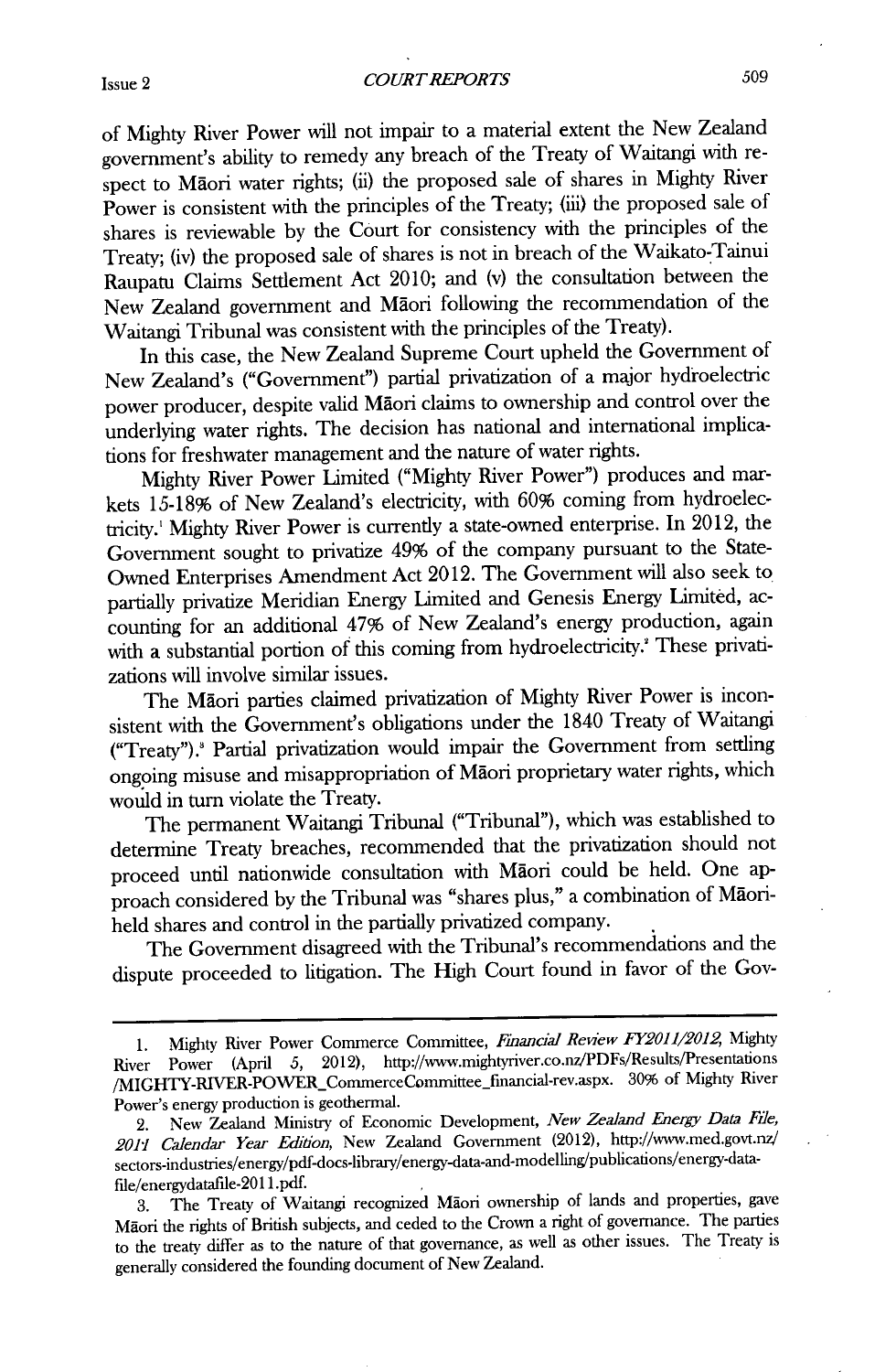ernment, as **did** the Supreme Court on direct appeal and in a unanimous opinion. The Supreme Court heard the case on a "tight timetable" and cautioned, "that circumstance and the fact that some of the arguments touch on fundamental elements of the New Zealand legal order prompt caution in straying beyond matters essential to disposition of the appeal." In the weeks following the decision, hundreds of thousands of New Zealand citizens registered to purchase shares in the privatized portion of Mighty River Power, to be listed on the New Zealand and Australian stock exchanges. One estimate of the money that will be raised **by** the sale equates to **US** *\$1.5* billion.'

The Supreme Court's decision considers, among other issues, whether the Government followed the proper procedure for privatizing a major stateowned enterprise, the Court's power to review the Government's decision to do so, and whether the Government properly considered the Tribunal's recissue of interest to US practitioners, specifically the nature of water rights in New Zealand, and how Māori water rights may fit within that legal framework.

The Tribunal found that Maori rights and interests in water bodies were essentially ownership rights, and that the Treaty guaranteed those rights.' Specifically, the Tribunal identified the proprietary water rights guaranteed by the Treaty as the exclusive right to control access to and use of water. These rights are based on historical control and management of water bodies, such as restrictions on travel over waterways. Māori do not claim sole or exclusive ownership and control over water, but maintain that there are ongoing breaches of their residual water rights as established and protected **by** the Treaty.

The Government does not dispute that Maori have water rights established **by** the Treaty. The Government also concedes that, at least in some cases, these claims can be described as "residual property rights." However, the Government claims that, under Common Law, "no one owns the water" until contained (for example, put in a tank or bottled), and that New Zealand law does not provide for ownership of water in rivers and lakes.

Consistent with this view, perpetual water rights do not currently exist under New Zealand law. Water resource consents granted pursuant to the Resource Management Act ("Act") are limited to a maximum of thirty-five years. Water resource consents are considered limited proprietary interests. However, depending on their terms, resource consents can be subject to modification, limitation for instream flow protection or other values (through water

<sup>4.</sup> David Hargreaves, *Ensuring Strong Demand for Mighty River Power shares in Australia is key to the Government's partial privatization plan,* **INTEREST.CO.NZ,** (March **5, 2013, 8:17** AM), http://www.interest.co.nz/opinion/63413/opinion-ensuring-strong-demand-mighty-river power-shares-australia-key-government%E2%80%99s-pa.

<sup>5.</sup> The Tribunal made its recommendations in the form of an interim report. Waitangi<br>Tribunal, The Stage 1 Report on the National Freshwater and Geothermal Resources Claim,<br>WAI2358, New Zealand Waitangi Tribunal (December 7 **6A4F35044DOB.pdf.**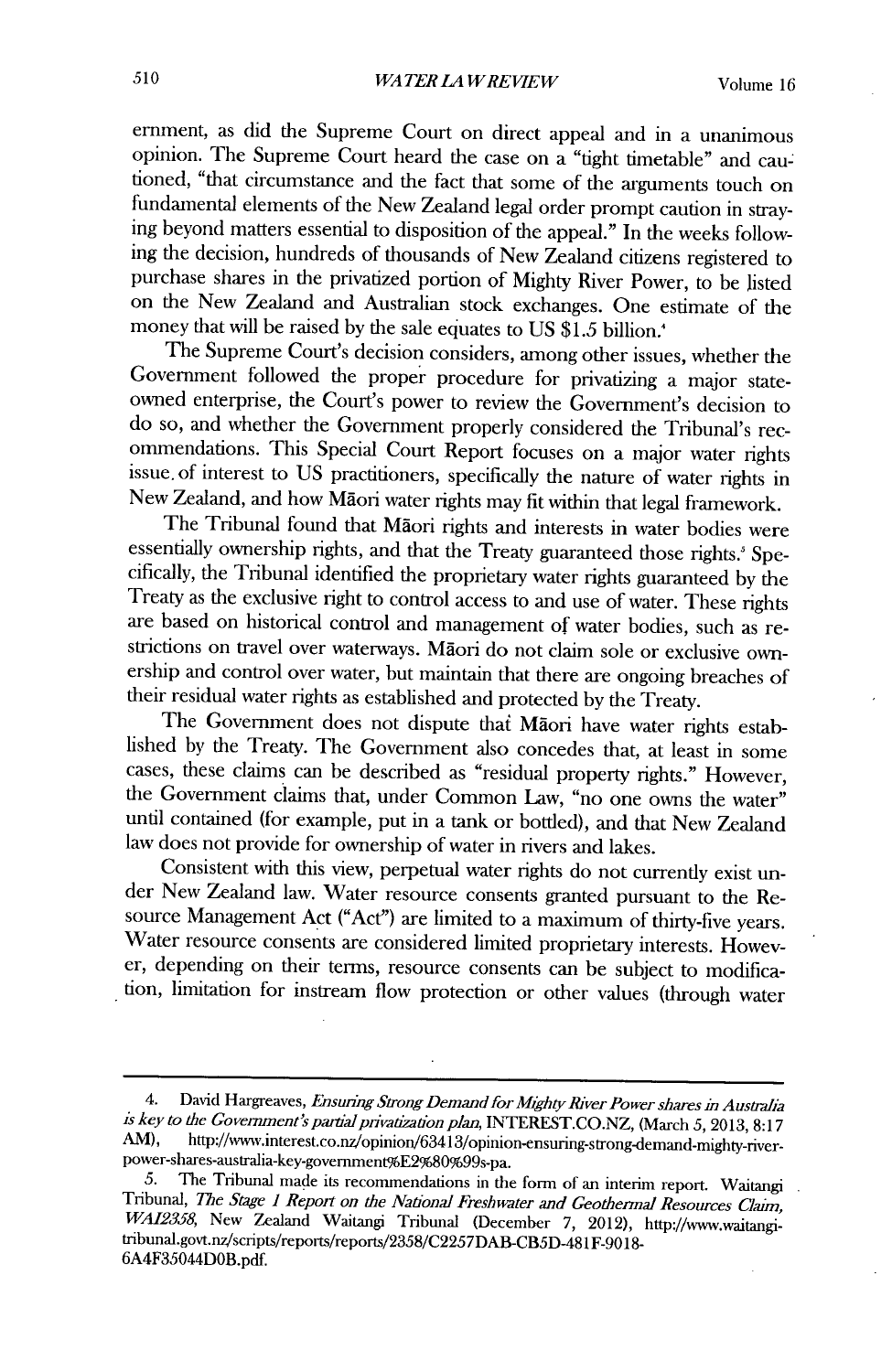conservation orders),' negative impact due to granting additional consents,' or as pertinent to this case, to redress the Government's Treaty obligations. Mighty River Power's hydropower resource consents contemplate for review due to any Treaty settlement.

The High Court found "there can be no doubt" that the Maori have "claims of a type of proprietary interest in freshwater **. . .** including **. . .** the source of water used **by** [Mighty River Power] to generate electricity." However, the **High** Court also supported the Government's view that, "There are only two forms of property in New Zealand, real and personal. **A** resource consent is neither."

The High Court added that, in the case of Mighty River Power, "Ithe hoped for Maori control **. . .** is expressly prohibited, citing that the Maori would have at best a minority interest in the resulting privatized company," that the hydropower project is already in place, and that there are corporate issues with granting one group of shareholders greater rights. The **High** Court suggested that the Māori could gain greater say in the New Zealand-wide management of water through revision of the Act rather than through the privatization process. The Act is in fact going through extensive review and revision, as described below.

Like the High Court, the Supreme Court confirmed the Maori water rights, but struggled with what forms those rights could take. One problem cited **by** the Court is that "the [Mdoril were not very specific as to **. ..** relief which is substantially in prospect and would become materially harder to obtain post-privatization." The Court summarized the possible forms of settlement as: **(i)** the "shares plus" concept; (ii) "modern water rights" in the form of water permits issuable **by** the Maori as a regulating authority; or (iii) royalty payments for water use.

The Supreme Court also agreed with the High Court that, in this instance, granting the Maori exclusive control over water may be practically impossible, finding, "The [Māori] are not seeking, and in any event the [Government] could not agree to, settlements which would be inconsistent with the continuing efficient operation of the current power-generating capacity." The Court added, "Since it is however implausible to suggest that the use of the water could be withheld from the generation of electricity **. ..** in effect proprietary recognition through the water permits is likely to be of value as reparation only to provide a basis for payment to Maori of royalties in respect of the particular waters used **..** . **"** and that both Mighty River Power minority shareholders and other power producers would resist such payments.

**<sup>6.</sup> A** water conservation order is essentially "a national park for a river," encompassing wild and scenic, recreational, fisheries, and other values. Maree Baker-Galloway, Public Lecture, March 21, **2013, 7:00** p.m., Bums Hall, Dunedin, New Zealand. *See* Resource Management Act, Part **9.**

*<sup>7.</sup>* But *see Aoraki Water Trust v. Meridian Energy Ltd.,* 2 NZLR **268** 120051 (citing that subsequent water permit is subject to priority in time, and not to be devalued **by** subsequent permits during the permit term).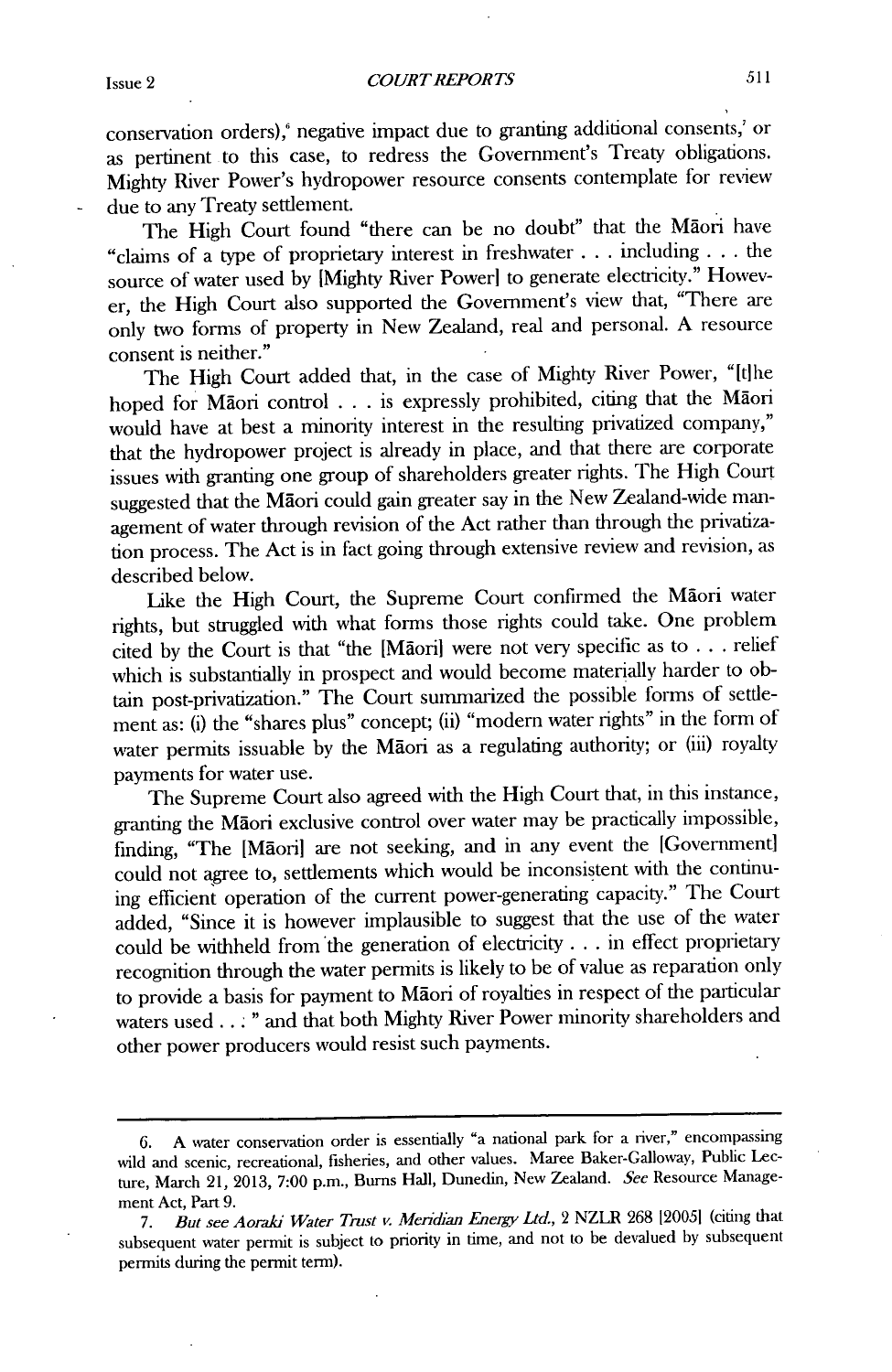Nevertheless, the Court cited previous settlements broadly recognizing Maori rights to water and waterways as indicative of the Government's willingness to recognize those rights subsequent to privatization. In particular, the Court found that Maori claims to the Waikato River "have received substantial redress," while nevertheless remaining incomplete. The Supreme Court also noted that the thirty-five-year limit for water resource consents was established **by** the Act to ensure that the Government could remedy Treaty violations even if the Government transferred water rights.<sup>"</sup><br>The Supreme Court's decision could be interpreted as tacitly supporting

essentially a dual system of water rights in New Zealand. "Modern water rights" (for example, resource consents), will remain subject to the Government's "no one owns the water" view; while Maori proprietary rights may be recognized, at least in some instances, as possessing greater ownership indicia of ownership and control.

This approach would be somewhat analogous to Native American tribal water rights established **by** *Whiters v. United States,* **207 U.S.** *564* **(1908),** in the sense that the Maori rights are established **by** the Treaty independent of any subsequent permitting process. However, this approach would be different than that established **by** *Winters* in that the rights granted to the Maori would be an different type of water right than those granted through the subsequent permitting process. An additional interpretation of the decision is that Maori ownership of permanent water rights could be recognized unless exclusive control would be practically impossible, for example due to prior establishment of a major hydroelectric project.

This case is one component of major changes to, and arguably a crisis in, New Zealand freshwater management. First, the issues in this case will arise in negotiations and/or litigation regarding the upcoming partial privatization of Meridian Energy Limited and Genesis Energy Limited. Second, the Tribunal will continue its inquiry into remedying the Government's treaty violations of Maori water rights. The Supreme Court noted that the Government "will be required to respond to" the Tribunal's recommendations.

Third, the Government is in the midst of revising the Act, including the sections governing water allocation and quality.' This process involves Maori stakeholders on multiple levels, and Government has committed not to issue additional water resource consents until this process is finished. Shortly after the Supreme Court's decision, the Government released a framework for "freshwater reform for **2013** and beyond" discussion, proposals, and com-

**<sup>8.</sup>** One issue in this case is whether the Government was in fact transferring water rights; the Supreme Court said that it was not because the resource consents will continue to be owned **by** Mighty River Power.

**<sup>9.</sup>** New Zealand Ministry of the Environment, *Fresh Start for Fresh Water reforms 2012,* New Zealand Government **(2011),** http://www.mfe.govt.nz/issues/water/freshwater/fresh-startfor-fresh-water/.